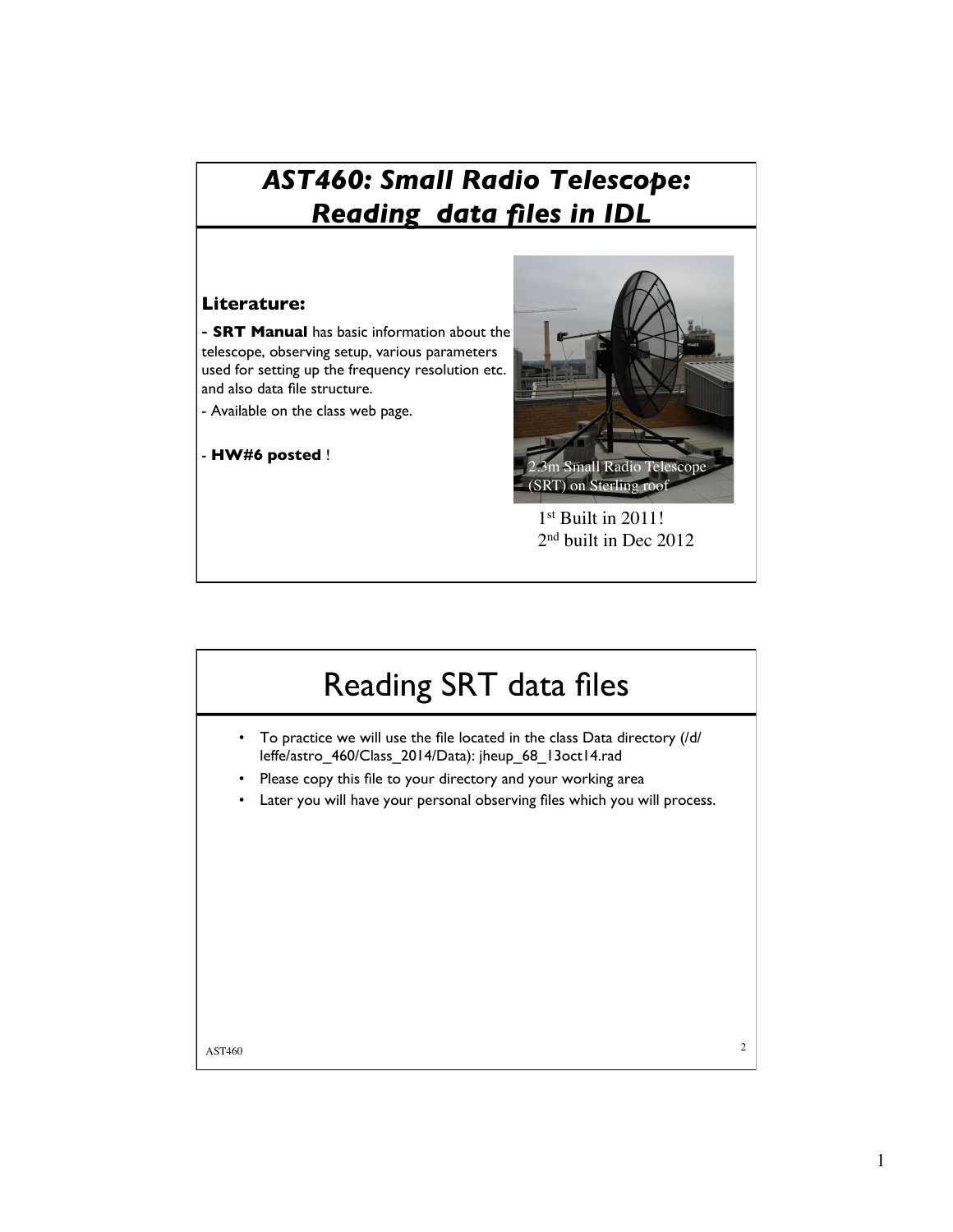## Output .rad data format:

- Telescope data files have extension .rad and have a well-defined format:
- To see what's in the file, in Unix type: more jheup 68 13oct14.rad
- Data files look like:

...

\* STATION LAT= 43.07 DEG LONGW= 89.67

```
2005:148:10:55:41 92.0 5.0 0.0 0.0 1419.75 0.00781250 1 64 4.7 5.9 10.5 20.1 40.1 70.2 
107.5 154.3 218.1 219.9 223.5…….….
```
- Each line of data contains a spectrum, and various information about the telescope pointing and frequency setting.
- the output data file is an ASCII file with spaces as delimiters
- Comments executed by the telescope are shown with  $*$  in the first column (these are lines read from your observing script)
- If the file already exists the data are appended to the existing file. This can look messy.

#### **2005:148:10:55:41 92.0 5.0 0.0 0.0 1419.75 0.00781250 1 64 4.7 5.9 10.5 20.1 40.1 70.2 107.5 154.3 218.1 219.9 223.5……**

- Field 0 time (yyyy:ddd:hh:mm:ss)
- Field 1 azimuth(deg)
- Field 2 elevation(deg)
- Field 3 azimuth offset(deg)
- Field 4 elevation offset(deg)
- Field 5 first frequency bin (in MHz)
- Field 6 digital frequency separation (in MHz) = freq. channel width
- Field 7 digital spectrometer mode
- Field 8 number of frequency channels
- Field 9 data value (in uncalibrated temperature units) at first frequency channel
- field 10 data value at second frequency channel
- Etc etc
- Note: IDL counts from 0. 4

3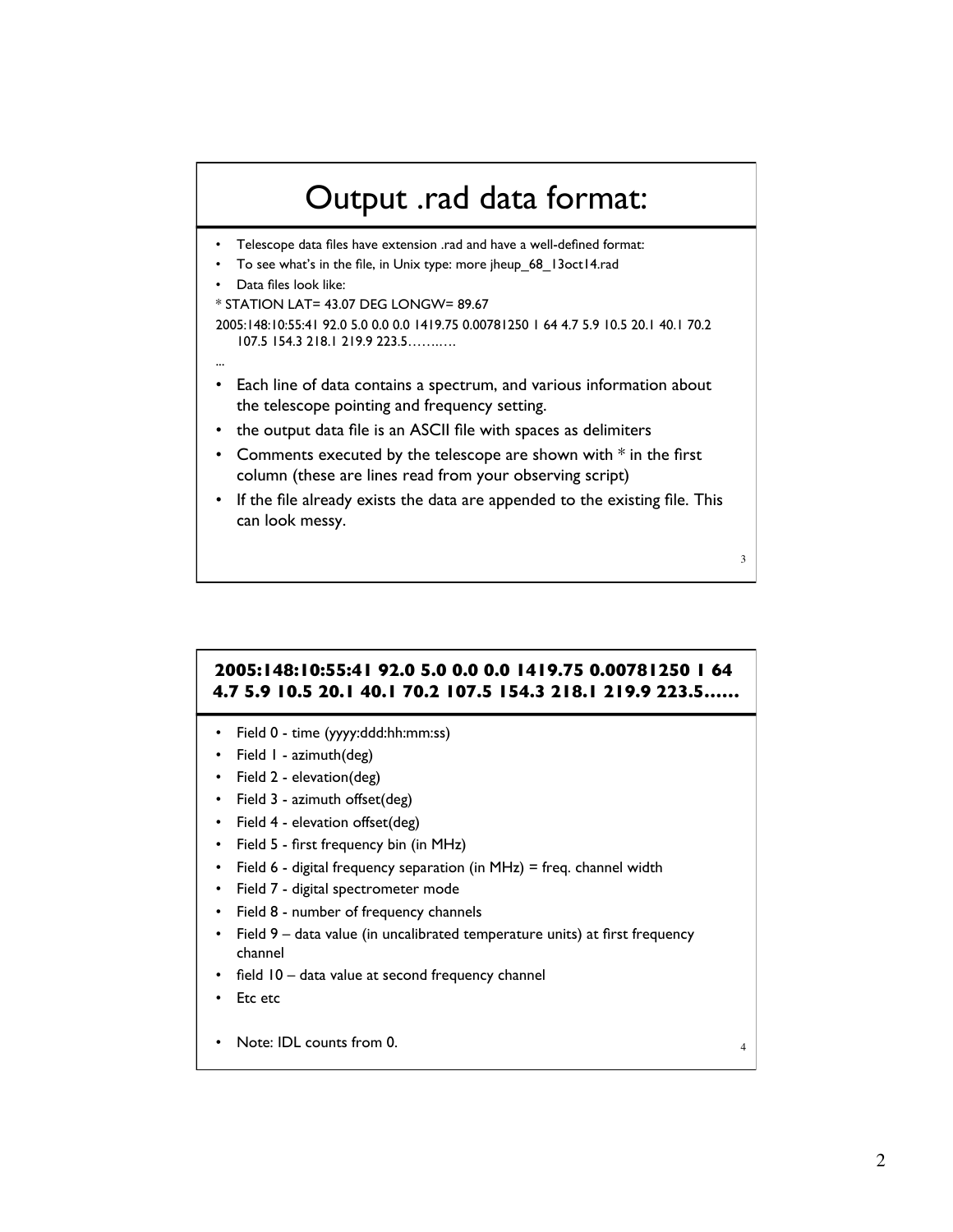## Reading your SRT file in IDL

Step 1. Let's try to read file called jheup 68 13oct14.rad in IDL: **IDL> temp=ascii\_template('** jheup\_68\_13oct14.rad**')**

This will open ASCII Template window. You will see line after line of your .rad file.

- Set 'Comment String to Ignore' to be  $*$  [we are saying that lines starting with  $*$  are not data lines].
- 'Data Starts at Line' =  $7 \mid$  you may need to change this if your file had other information]. This allows us to exclude a few scans/spectra taken at the start. I suggest starting at the scan right after "noisecal"
- Please note here the 1<sup>st</sup> scan after "noisecal" had CAL ON, and the 2<sup>nd</sup> scan had "CAL OFF" – so these two scans are for calibration, and essentially we can count under the 300sec integration all scans from number 3 onward
- Click on Next; next window will show you all selected data lines
- Click Next:
- On the 3<sup>rd</sup> window, click on "Group All", under 'Type' select Floating Point for your data type, and note (write down) what's given under 'Name', e.g. FIELD001. Click Finish.



5

6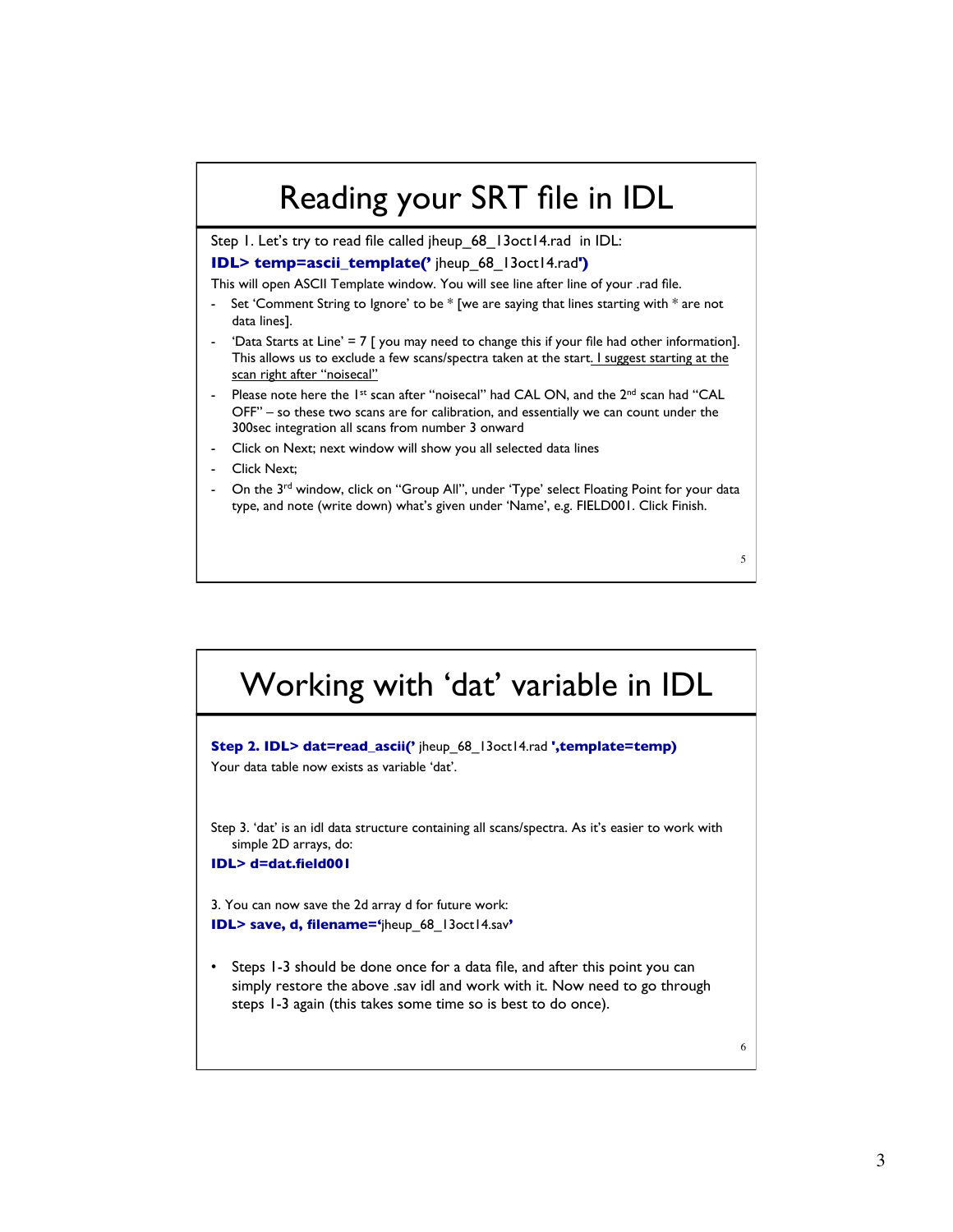